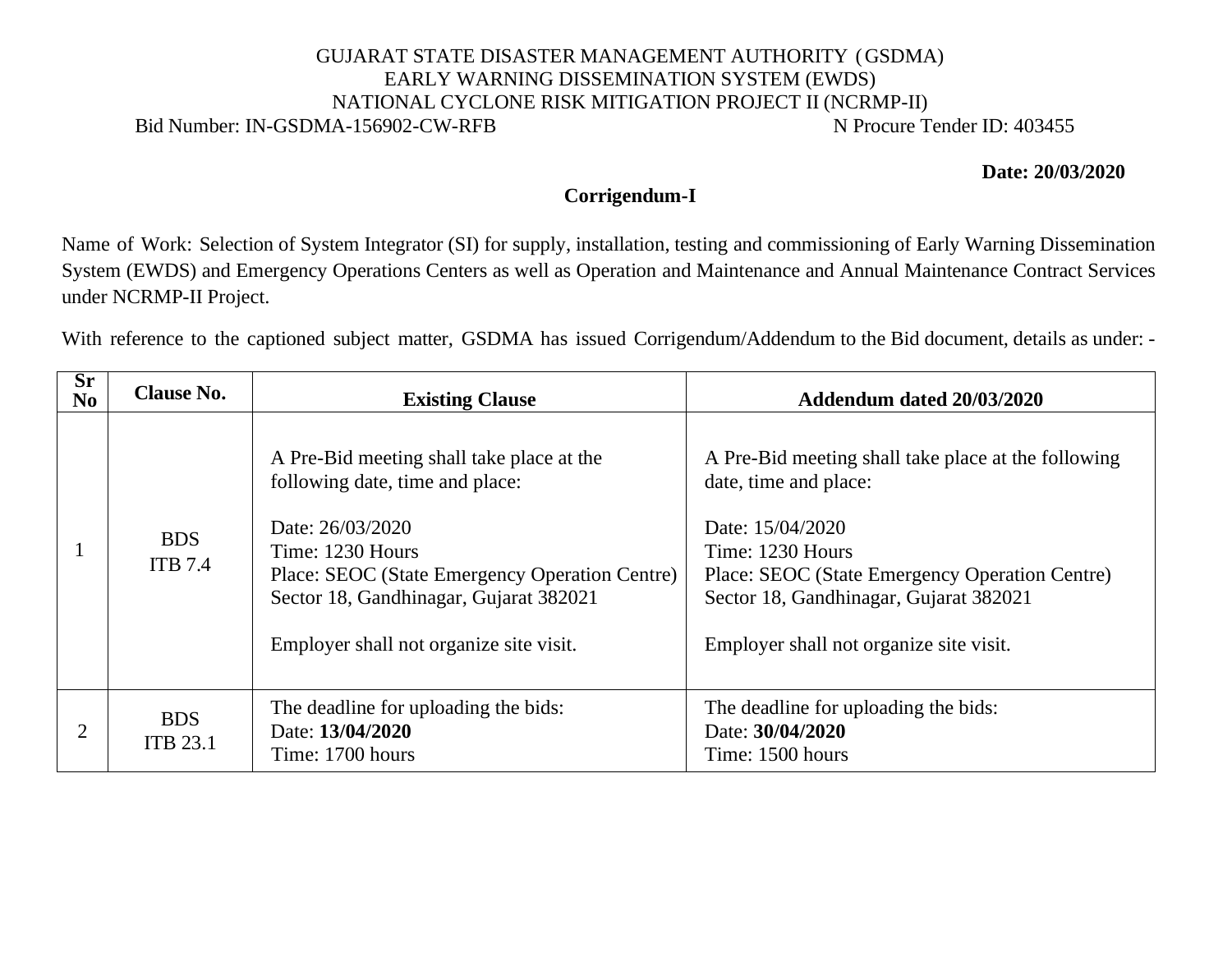| $\overline{\text{Sr}}$<br>N <sub>0</sub> | <b>Clause No.</b>             | <b>Existing Clause</b>                                                                                                                                                                                                                                                                                                                                                                                                                                                                                                                                                                                                                                                                                           | Addendum dated 20/03/2020                                                                                                                                                                                                                                                                                                                                                                                                                                                                                                                                                                                                                                                                                   |  |  |  |
|------------------------------------------|-------------------------------|------------------------------------------------------------------------------------------------------------------------------------------------------------------------------------------------------------------------------------------------------------------------------------------------------------------------------------------------------------------------------------------------------------------------------------------------------------------------------------------------------------------------------------------------------------------------------------------------------------------------------------------------------------------------------------------------------------------|-------------------------------------------------------------------------------------------------------------------------------------------------------------------------------------------------------------------------------------------------------------------------------------------------------------------------------------------------------------------------------------------------------------------------------------------------------------------------------------------------------------------------------------------------------------------------------------------------------------------------------------------------------------------------------------------------------------|--|--|--|
| 3                                        | <b>BDS</b><br><b>ITB 26.1</b> | The online bid opening shall take place at:<br>Gujarat State Disaster Management Authority<br>5th floor, Block 11, Udyog Bhavan<br>Sector 11, Gandhinagar $-$ 382011<br>Gujarat, India<br>Bid (technical part) will be publicly opened on<br>$13/04/2020$ at 1730 hours, in the presence of the<br>bidders designated representatives who wish to<br>attend. If the office happens to be closed on the<br>date of opening of the bids as specified, the bids<br>will be opened on the next working day at the<br>same time and venue. The bid will be opened<br>through https://nprocure.com.in and online<br>processes will be followed to open the bid and<br>this could also be viewed by the bidders online. | The online bid opening shall take place at:<br>Gujarat State Disaster Management Authority<br>5th floor, Block 11, Udyog Bhavan<br>Sector 11, Gandhinagar $-$ 382011<br>Gujarat, India<br>Bid (technical part) will be publicly opened on<br>30/04/2020 at 1530 hours, in the presence of the bidders<br>designated representatives who wish to attend. If the<br>office happens to be closed on the date of opening of the<br>bids as specified, the bids will be opened on the next<br>working day at the same time and venue. The bid will<br>be opened through https://nprocure.com.in and online<br>processes will be followed to open the bid and this could<br>also be viewed by the bidders online. |  |  |  |